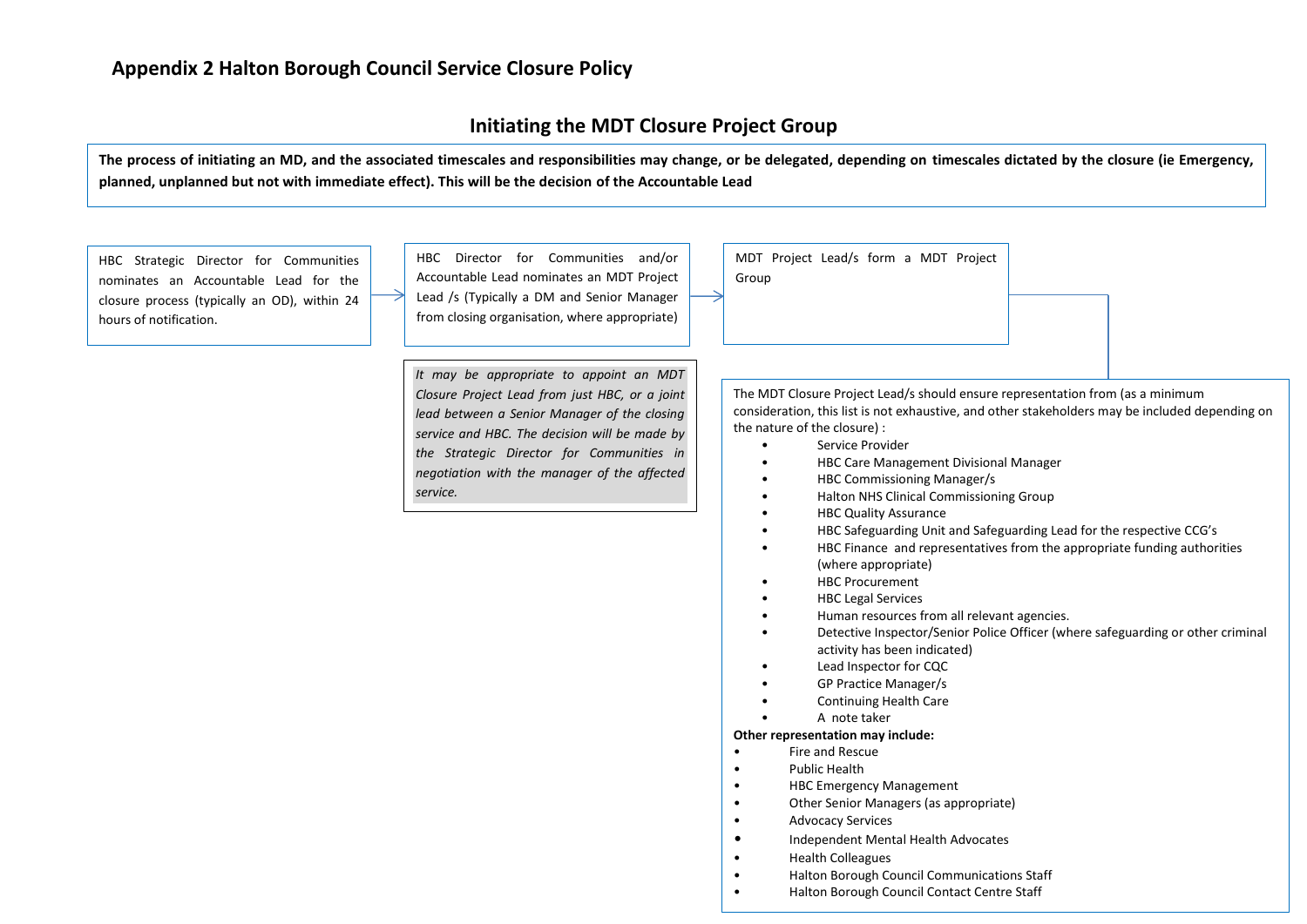### **Reporting Flowchart**

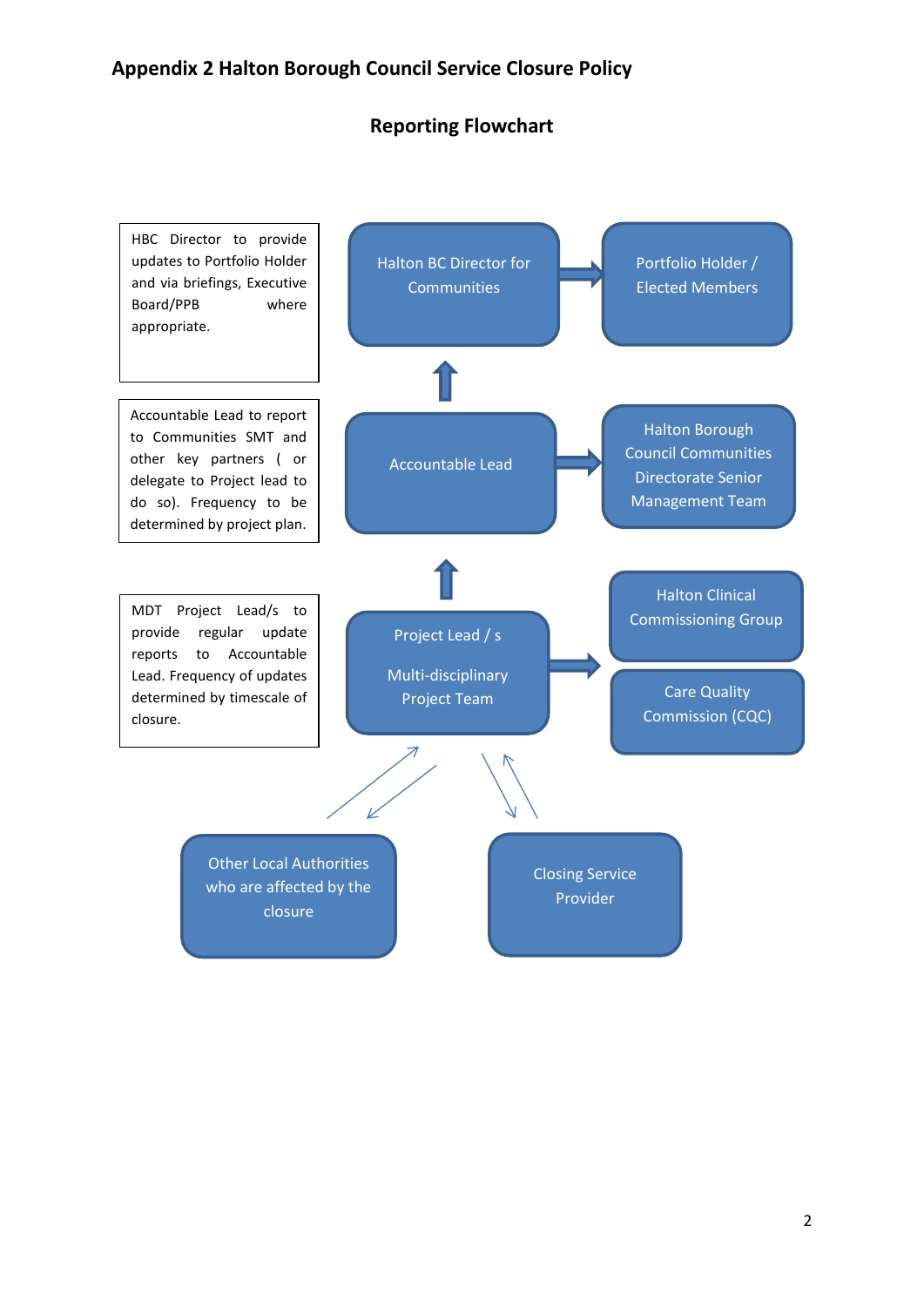### **Key roles**

**Project Lead/s** will have lead responsibility for co-ordinating the relocation of Service Users to an alternative service/s. The Lead/s will manage the Project Team, which will be made up stakeholders.

**The Head of the Integrated Adult Safeguarding Unit** will have a role in the co-ordination of any potential safeguarding issues. The role will involve advising, directing and consulting with managers and front line staff across a particular area to ensure efficient and effective work within any resulting adult protection investigations.

**Care Management Divisional Manager** will be responsible for identifying and coordinating resources to undertake assessments.

**Care Managers** will review those residents who have been allocated to them by the Care Management Divisional Manager, and will work with service users/carers and relatives to find alternative services.

**Quality Assurance Team Manager** will identify those service users funded through HBC Adult Services, those services funded by other LA's and wherever possible detail on any self-funders within the service. Identify alternative service provision.

**Commissioning Manager** where a service is decommissioned they would be responsible for identification of suitable alternative service provision.

**CQC** As the regulatory body they are responsible for regulating the service and standards of service provided. They may also be responsible for giving/receiving information depending on the nature of the closure.

**Halton NHS Clinical Commissioning Group** responsible for ensuring health needs are identified, considered and met.

Out of hours/on call ASC Senior Management cover must be identified.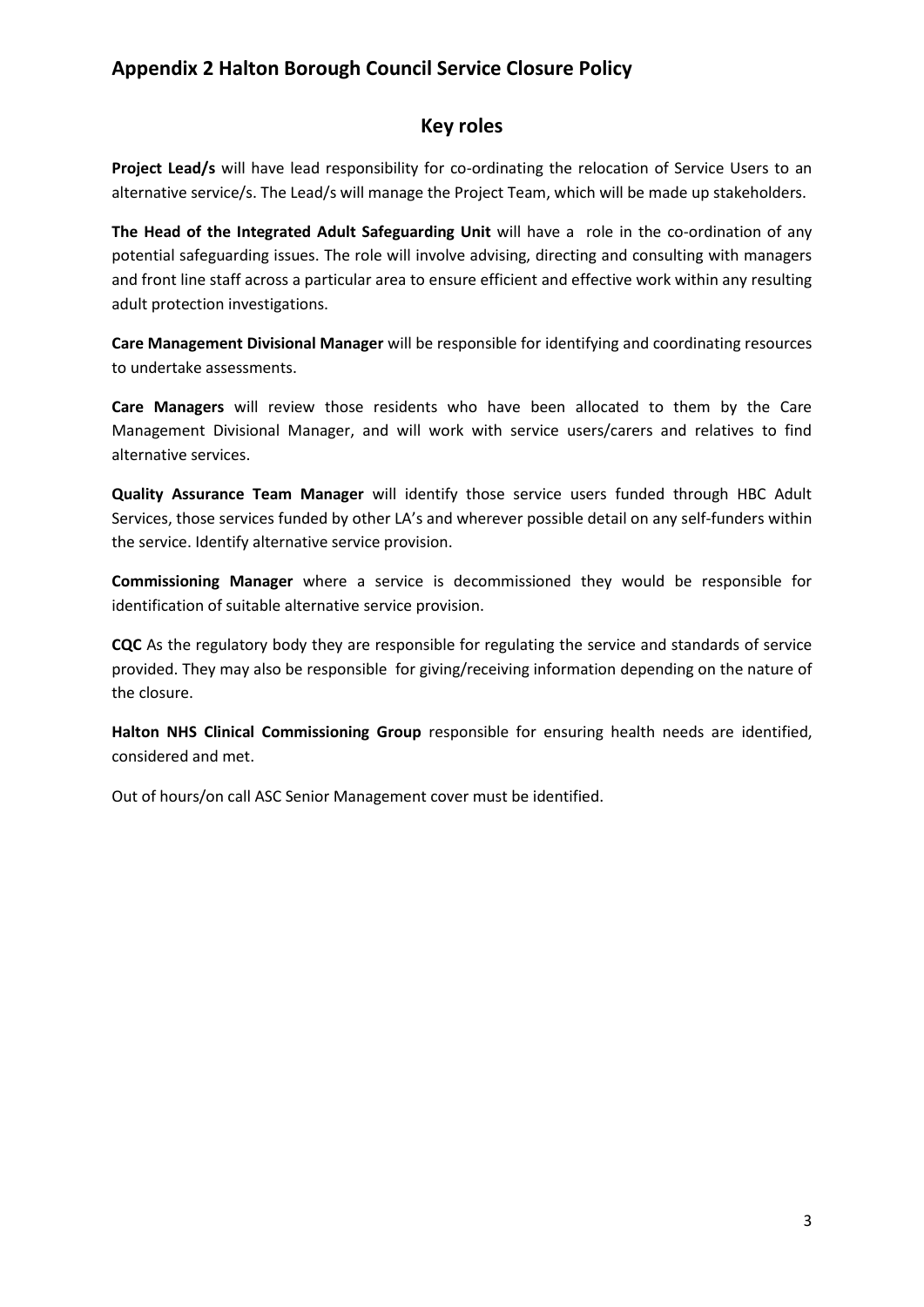## **MDT responsibilities**

| Overarching responsibilities of the MDT                                                                 | Done |
|---------------------------------------------------------------------------------------------------------|------|
| Undertake the closure of the service, under the direction of the Project<br>Lead/s and Accountable Lead |      |
| Receive progress reports from MDT Members                                                               |      |
| Monitor progress against agreed milestones                                                              |      |
| Ensure rights of residents and staff are protected                                                      |      |
| Coordinate work of key partners                                                                         |      |
| Provide progress reports in line with reporting flow chart                                              |      |
| Act as an 'information hub' and coordinate all messages to be communicated to                           |      |
| service users, staff and the wider community                                                            |      |
| Ensure compliance with legislation                                                                      |      |
| Ensure people can exercise rights                                                                       |      |
| Involve advocates as necessary and in liaison with social workers                                       |      |

### **MDT Actions**

| <b>MDT Actions</b>                                                                                                                      | <b>Status</b> |
|-----------------------------------------------------------------------------------------------------------------------------------------|---------------|
| Set out the closure timetable                                                                                                           |               |
| Agree the communications plan                                                                                                           |               |
| Develop the project plan                                                                                                                |               |
| Undertake local risk assessments                                                                                                        |               |
| Undertake an organisational risk assessment (in the case of the local<br>authority also in respect of the wider market for social care) |               |
| Undertake local risk assessments, looking at the impact of closure of the<br>local community                                            |               |
| Coordinate individual risk assessments, undertaken by social workers and<br>key workers                                                 |               |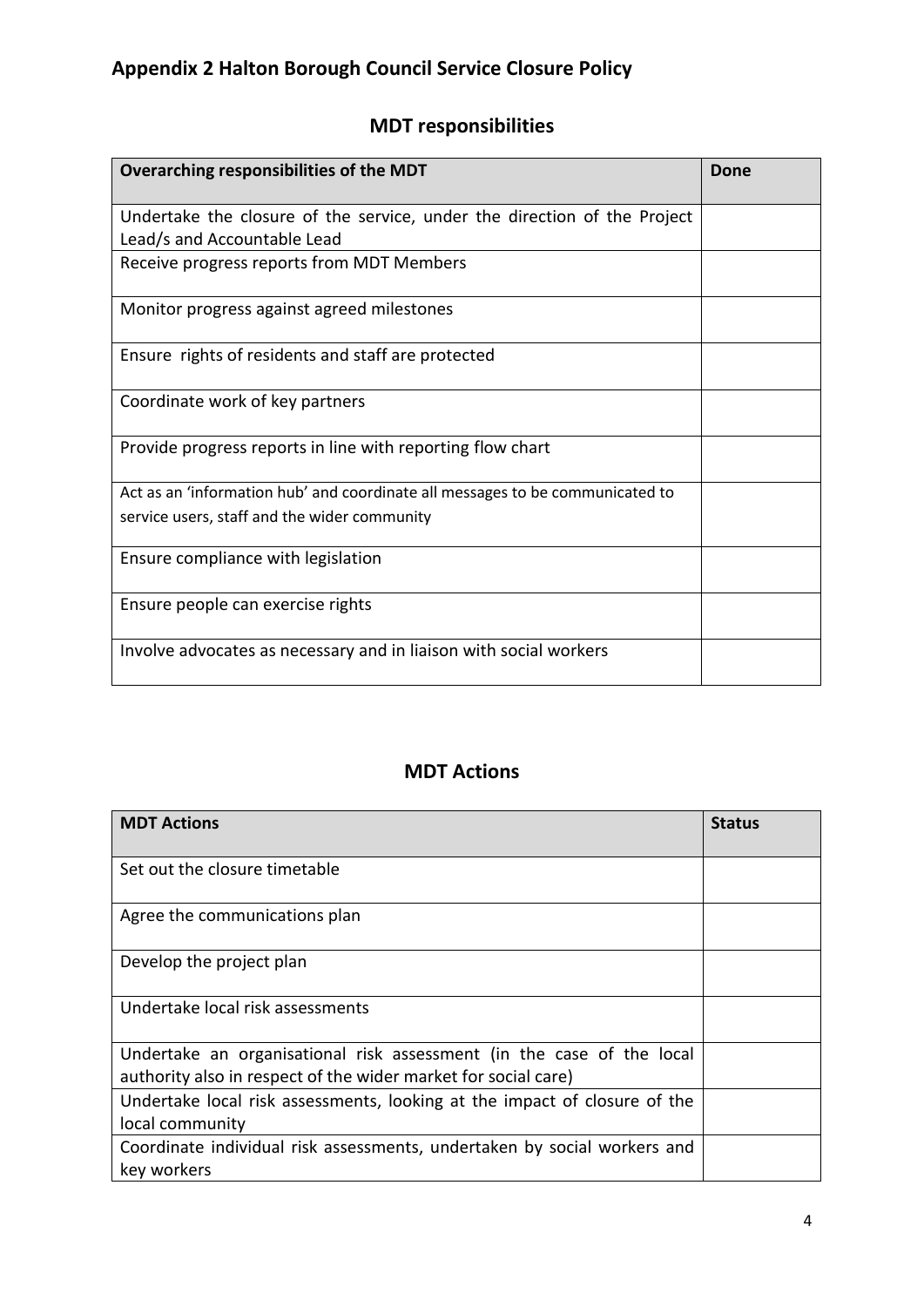| Review individual support plans                                                                                   |  |
|-------------------------------------------------------------------------------------------------------------------|--|
| Co-ordinate activity for work streams                                                                             |  |
| Ensure project meets milestones                                                                                   |  |
| Prepare progress reports                                                                                          |  |
| Review the implementation of the communication plan                                                               |  |
| Arrange for an Approved Mental Health Practitioner (AMHP) to undertake<br>mental capacity assessment as necessary |  |
| Arrange with the AMHP 'best interest' meetings as necessary                                                       |  |
| Ensure involvement of key partners                                                                                |  |
| Review needs of workforce                                                                                         |  |
| Support re-settlement/relocation of workforce                                                                     |  |
| Recognise and respond to the emotional needs of workforce                                                         |  |
| Meet with the relevant social work manager to ensure all residents are<br>allocated a social worker               |  |
| Ensure decisions are taken about who will act as the lead professional                                            |  |
| Make sure an updated assessment is completed so that the new provider<br>has up to date information               |  |
| Take steps to inform the local GPs and health workers of the decision and<br>the timetable for closure            |  |

| The key worker designated as lead professional for each individual will<br>need to: Where the resident is publically funded there will be a care co-ordinator/social<br>worker/reviewing officer involved in reviewing and restructuring the care and support |  |
|---------------------------------------------------------------------------------------------------------------------------------------------------------------------------------------------------------------------------------------------------------------|--|
| plans for each individual.                                                                                                                                                                                                                                    |  |
| Contribute to the risk assessment for each individual with whom they work                                                                                                                                                                                     |  |
| Liaise with the social work manager or care coordinator of the funding                                                                                                                                                                                        |  |
| agency where appropriate                                                                                                                                                                                                                                      |  |
| Contribute to revising the care/support plan                                                                                                                                                                                                                  |  |
| Maintain contact with family/friends                                                                                                                                                                                                                          |  |
| Arrange medical /nursing assessments where necessary                                                                                                                                                                                                          |  |